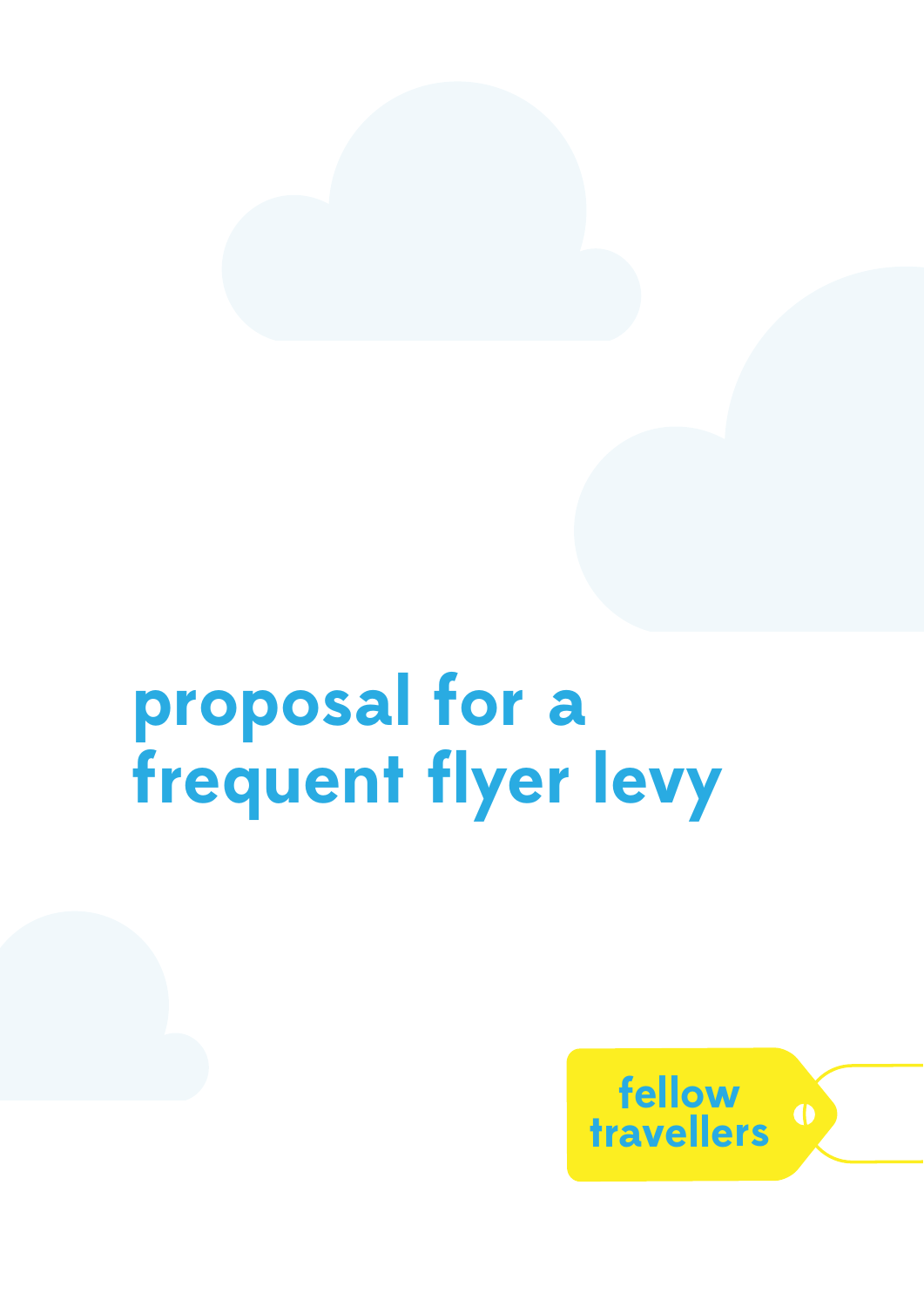## **proposal for a frequent flyer levy**

**contact**

leo murray

Fellow Travellers fellowtravellers.org

leo@fellowtravellers.org

## **contents**

#### 1 [Introduction](#page-2-0) 4

- 1.1 [Background](#page-2-0)
- 1.2 [Objective and outline](#page-2-0)

#### 2 [Proposal for a Frequent Flyer Levy](#page-3-0)

- 2.1 [Introduction](#page-3-0)
- 2.2 [Air Passenger Duty](#page-3-0)
- 2.3 [Options for a Frequent Flyer Levy](#page-3-0)
- 2.4 Frequent Flyer Levy proposal based or
- 2.5 [Conclusion](#page-4-0)

#### 3 [Implementation of](#page-5-0)  [The Frequent Flyer Levy](#page-5-0)

- 3.1 [Introduction](#page-5-0)
- 3.2 [Processes, responsibilities](#page-5-0)  and definitions in the current APD
- 3.3 [Database requirements](#page-5-0)
- 3.4 [Implications for airlines](#page-7-0)
- 3.5 Implications for (international) passeng
- 3.6 Implications for business travellers and and Medium Enterprises
- 3.7 [Conclusion](#page-8-0)

#### 4 [Literature](#page-9-0)

#### Annex A

ANTHONY RAE<br>FOUNDATION ARF



|                 | 4                             |
|-----------------|-------------------------------|
|                 | $\overline{\mathcal{A}}$<br>5 |
|                 | 6                             |
| n ticket prices | 66789                         |
|                 | 10                            |
|                 | 10                            |
| gers<br>d Small | 10<br>11<br>14<br>16          |
|                 | 16<br>17                      |
|                 | 18                            |
|                 | 19                            |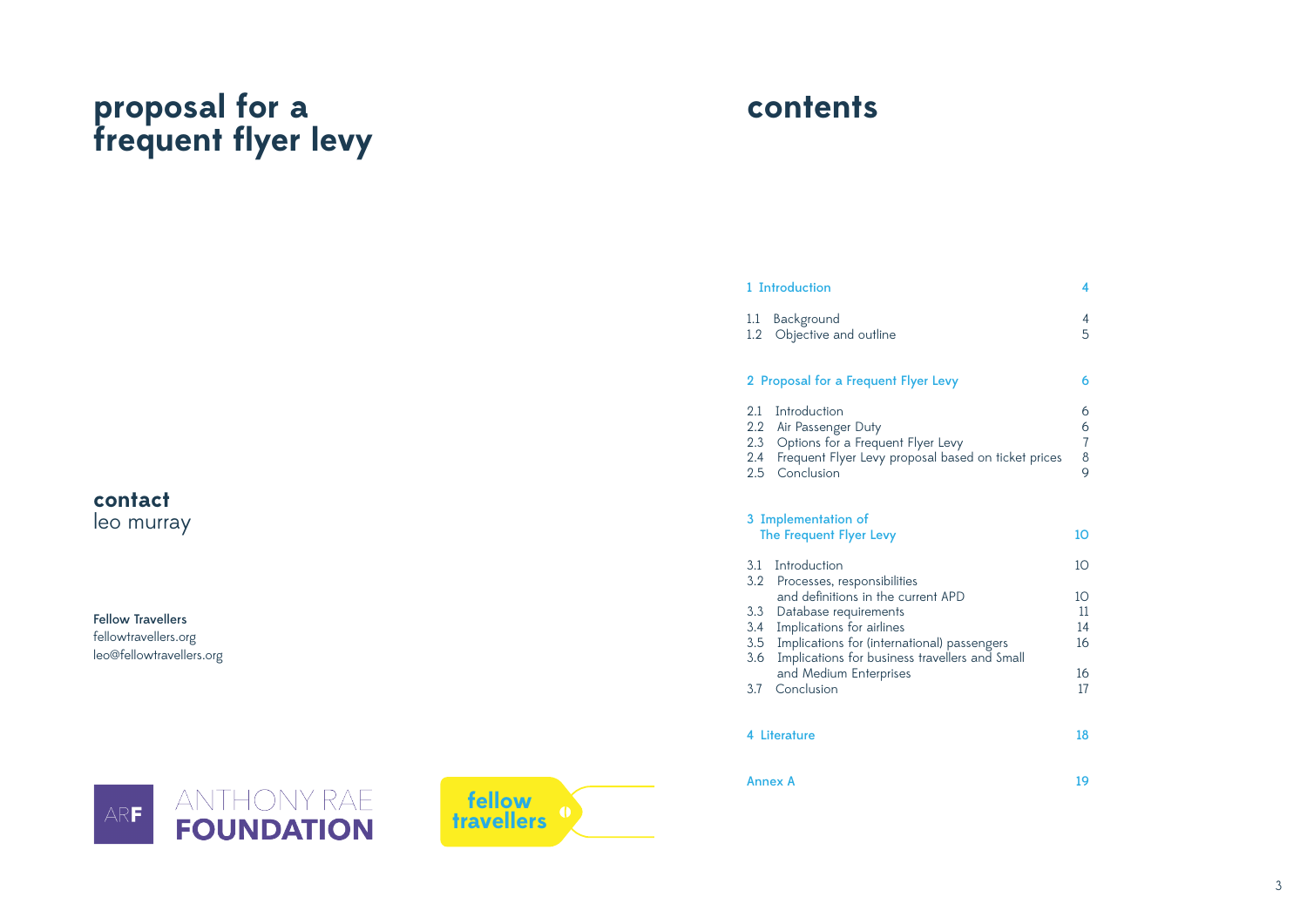#### 1.2 Objective and outline

This paper considers the potential for a fiscal reform that can:

- Limit passenger demand to no more than 60% by 2050 in line with CCC's recommendations, and remove the need for a new runway in south-east England;
- Incentivise a more equitable distribution of flights across the income spectrum.

In **Chapter 2** we discuss the features of a Frequent Flyer Levy (FFL), a fiscal reform designed to achieve these goals.

In **Chapter 3** we describe how a FFL could be implemented, considering practical implementation including the method of collecting tax revenues and data collection requirements. We also assess the impact on passenger demand, runway capacity requirements and socio-economic distribution of demand for air travel.



### <span id="page-2-0"></span>**1 introduction**

#### 1.1 Background

Aviation was responsible for 6% of total greenhouse gas emissions in the UK in 2011 (Committee on Climate Change, 2013). This contribution is expected to more than quadruple, with aviation producing 25% of UK emissions by 2050. A relatively small group of passengers is responsible for the majority of aviation emissions. In 2013 15% of the population took 70% of flights, according to government estimates, (Department for Transport, 2014) while 55% of the population took no international flights at all. (National Travel Survey, 2014).

According to the UK's Committee on Climate Change (CCC), growth in demand for aviation must be limited to 60% more than 2005 levels in 2050 to meet the UK's overall emissions reduction target. The CCC says this means aviation emissions will remain at 2005 levels, while other sectors of the economy will have to cut emissions by 85%. If demand growth is not limited, targets for other sectors will need to be even more ambitious, which the CCC concludes there is limited scope for.

Increasing passenger demand is a major driver of the global warming impacts of aviation, but has been largely ignored in discussions around how to limit aviation emissions. Efforts have focused instead on improving fuel efficiency, exploring lower-carbon biofuels, and other marginal technological substitutes. There has been no assessment of the possibilities for using fiscal instruments to actively constrain the number of flights taken by the frequent flyers who are most responsible for the environmental impacts of aviation.

The current structure of Air Passenger Duty (APD) can be rationalized on environmental and social grounds. Longer journeys are charged more heavily, as are first and business class tickets that require more physical space. However, APD does not provide an escalating incentive to reduce demand amongst frequent flyers. The current tax regime will see an increase in passenger demand of 127%, rather than the 60% the CCC recommends (DFT, 2013).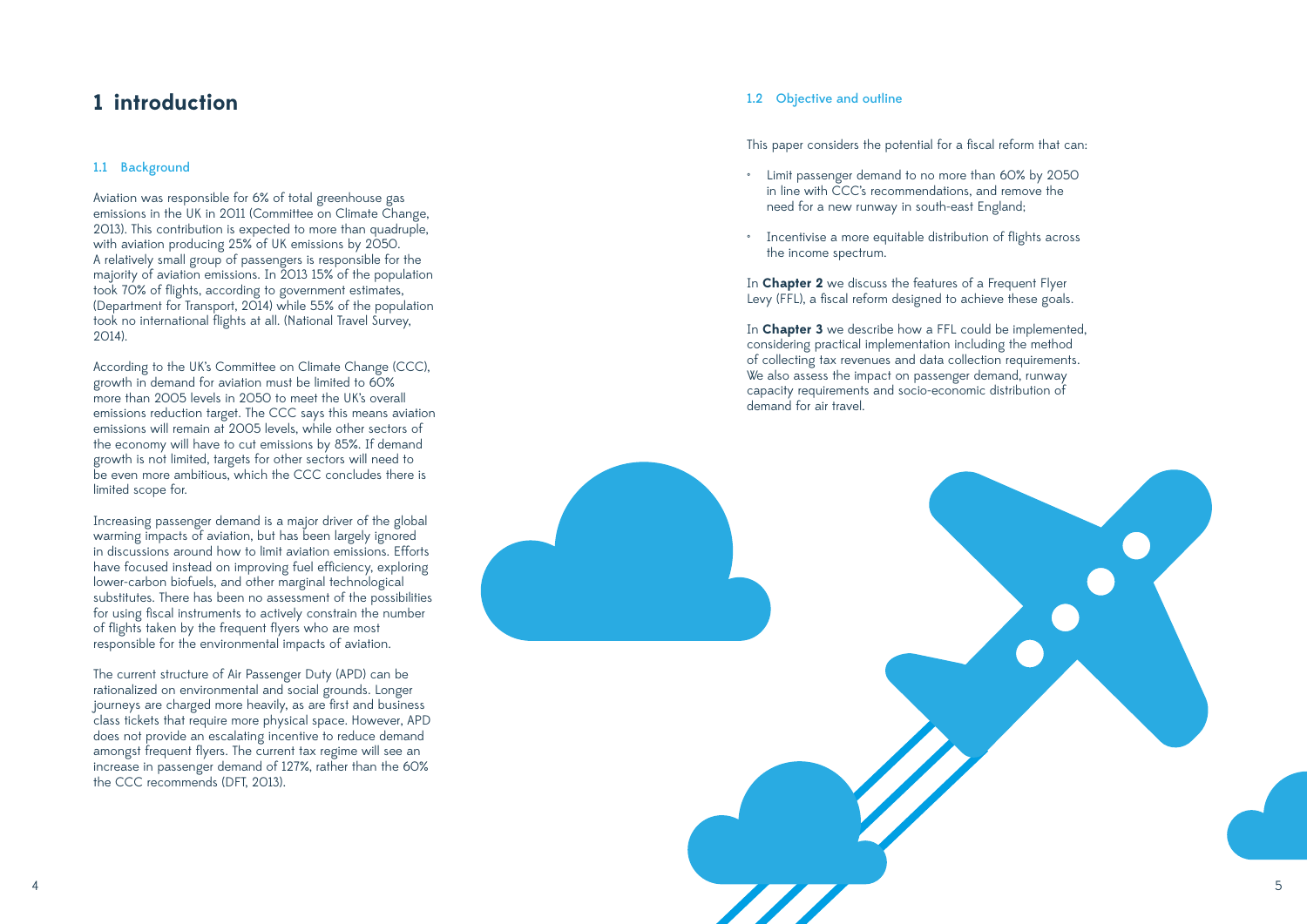APD ranges between £13 and £426 per passenger (£438 from 1 April 2016). Standard rates are twice as high as the reduced rates for travel in the lowest class. Higher rates are three times higher than standard rates, and six times higher than the reduced rate. Journeys over 2,000 miles attract higher levies, with rates for band B roughly five and a half times higher than those for band A.

APD revenue from passengers is collected by airlines. HM Revenue and Customs (HMRC) collects tax revenue from the airlines, oversees the process and provides information to airlines. The legal framework for APD is contained in the Finance Act 1994. (Sections 28 to 44 inclusive and schedules 5A and 6.)

- 1. Introduce a tax rate that increases with each subsequent flight a passenger takes;
- 2. Add a percentage to the current APD which increases with each subsequent flight;
- 3. Add a percentage to ticket prices which increases with each subsequent flight;
- 4. Apply a uniform tax increase to all flights, but exempt the first flight from tax.

Children under the age of 12 and flying in the lowest class of travel have been exempt from APD since May 1st 2015. **1** Airlines are required to keep electronic records proving that passengers are exempt, and to check that passengers have submitted their correct age during check-in or boarding. HMRC audits these records by requesting information from the airlines' electronic booking systems, and relies that such checks have been carried out properly. **2**

#### 2.3 Options for a Frequent Flyer Levy

There are several options for introducing a progressive element in the tax system covering aviation:

**APD** is an excise duty levied on the carriage of passengers flying from a UK airport, which came into effect on 1st November 1994.

## <span id="page-3-0"></span>**2 proposal for a frequent flyer levy**

#### 2.1 Introduction

In this chapter we present a proposal for reforming Air Passenger Duty (APD) into a Frequent Flyer Levy (FFL) in which passengers pay tax based on the frequency of their flights within a given twelve month period. In section 2.2 we present a brief overview of APD. In section 2.3 several options for designing a FFL are discussed. In section 2.4 we present a proposal, and section 2.5 summarises and concludes the chapter.

#### 2.2 Air Passenger Duty

The rate of APD depends on the class of travel and final destination of the passenger. Reduced rates apply to passengers traveling in the lowest class of travel. Standard rates apply where passengers are carried in any class of travel other than the lowest. Higher rates apply where passengers are carried on an aeroplane with an authorised take off weight of 20 tonnes or more and equipped to carry fewer than 19 passengers. APD is higher if the destination's capital city is more than 2,000 miles from London.

The current rates of APD are summarised in **Table 1**.

#### **table 1 - APD rates per passenger from 1 April 2015**

(from 1 April 2016 in brackets)

| distance from london (miles) |           | reduced rate standard rate | higher rate |
|------------------------------|-----------|----------------------------|-------------|
| Band A (O to 2,000 miles)    | £13 (£13) | £26(E26)                   | £78 (£78)   |
| Band B (over 2,000 miles)    | £71 (£73) | £142 (£146)                | £426 (£438) |

source: HM Revenue and Customs (2015)

**<sup>1</sup>** Other examples of exempted passengers are children below the age of 2 years who are not allocated a separate seat and from 1 May 2016, passengers under the age of 16 years and flying in the lowest class of travel.

**<sup>2</sup>** Source: interview Ian Barry, HMRC, June 5th 2015.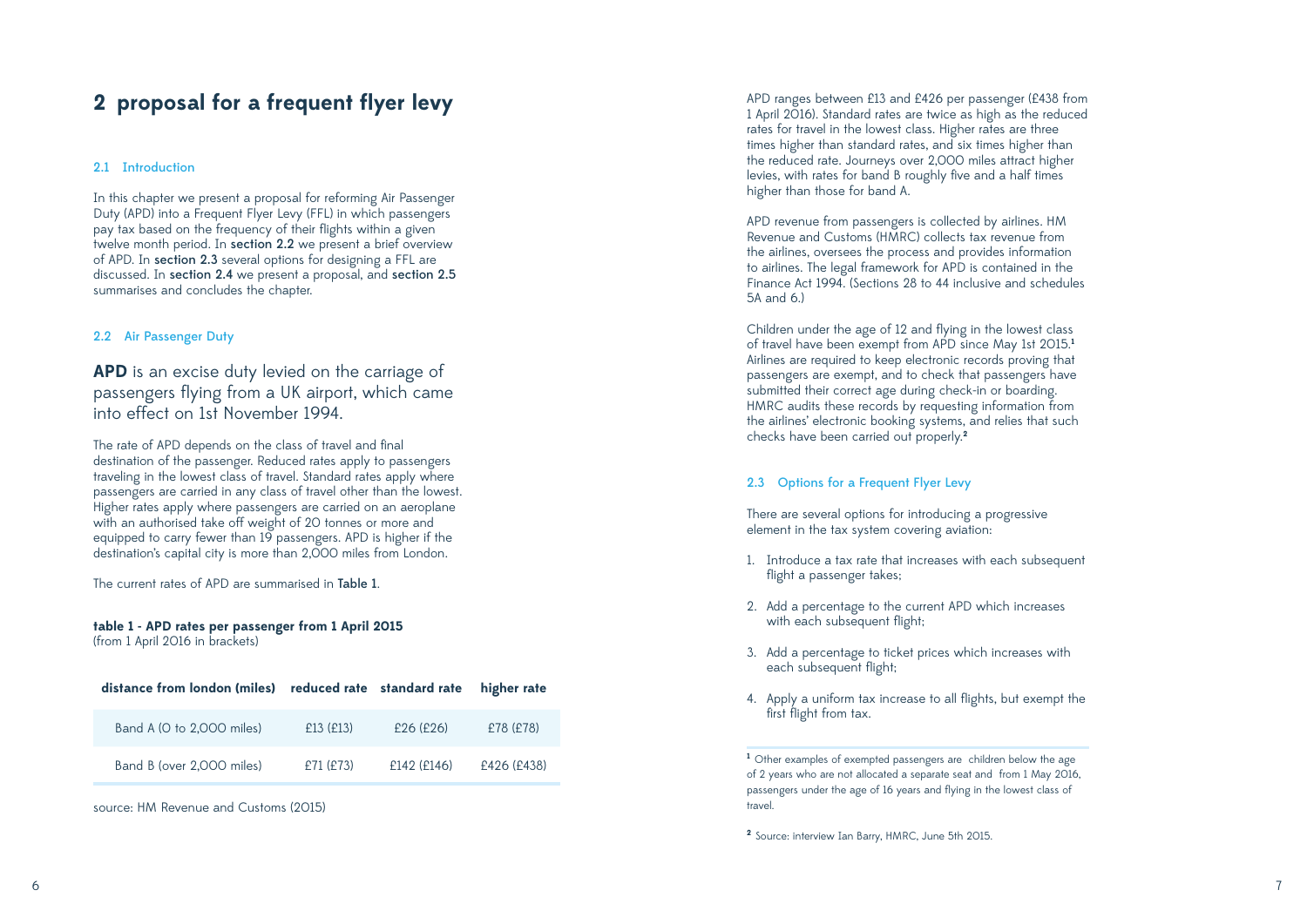|  |  | <b>Interat ficket prices (excluding APD)</b> |
|--|--|----------------------------------------------|
|  |  | wth in demand to 60% by 2050                 |



Under such a scheme, demand would be limited to a 60% increase in 2050, the need for new runway capacity would be obviated and demand for flights would be distributed more evenly across the income spectrum.

#### 2.5 Conclusion

In this chapter an option for a **Frequent Flyer Levy (FFL)** has been proposed, based on a percentage of air ticket price and meeting the objectives mentioned in the introduction.

A fall-back option has also been suggested, which would apply the same tax increase to all flights, and exempt the first flight from tax. In the next chapter we examine how such reforms could be implemented.

**Option 3** – a progressive levy applied as a percentage on ticket prices - is recommended and examined further by this study. Basing a levy on ticket prices has a major benefit: Ticket prices are correlated with environmental impacts because they contain a significant fuel cost component, and with the income of passengers because passengers with higher income purchase more expensive tickets. Hence adding a percentage levy to ticket prices will generally provide a larger price incentive for flights with larger environmental impacts and for passengers with larger incomes.

<span id="page-4-0"></span>All options apply to passenger journeys within a given 12 month period in which the first flight is untaxed. Each has advantages and disadvantages. A single progressive tax rate (Option 1) would introduce a progressive element while decreasing the complexity of the current APD system **3** , but abandon the socially and environmentally desirable higher taxation of higher classes and longer travel distances. Adding a progressive percentage to APD (Option 2) would avoid this disadvantage, but would make the tax system more complicated. Adding a progressive percentage to ticket prices (Option 3) would also increase complexity. A uniform tax increase with a first flight exemption (Option 4) is the least desirable in terms of providing a progressive incentive to limit demand, but would be the easiest to administer.

This option also offers the most potential differentiation of taxes, potentially making it the most effective option from a social and environmental perspective. A disadvantage is that it is administratively complex to implement relative to APD (see Chapter 3). We will therefore also discuss Option 4 as a 'fall-back option'.

#### 2.4 Frequent Flyer Levy proposal based on ticket prices

An indicative scheme for the FFL as a percentage-based levy on ticket prices is presented in Table 2. There are a variety of different possible tax structures that could limit growth in demand to 60%, and so this should be taken as an example rather than a definitive scheme. The calculations behind the figures in Table 2 are presented in Annex A.

The tax level ranges from 0% of a single journey ticket price for the first flight, to 239% for the ninth flight.

**<sup>3</sup>** By abandoning travel classes and distance bands.

#### table 2 - example percentage levy on cu for single one-way journeys, to limit grow

| flight rank 1st 2nd 3rd 4th 5th |       |  |  | 6th a                              | 7th | 8 <sub>th</sub> | 9th |
|---------------------------------|-------|--|--|------------------------------------|-----|-----------------|-----|
| Percentage on<br>ticket price   | $O\%$ |  |  | 9% 24% 46% 74% 109% 149% 193% 240% |     |                 |     |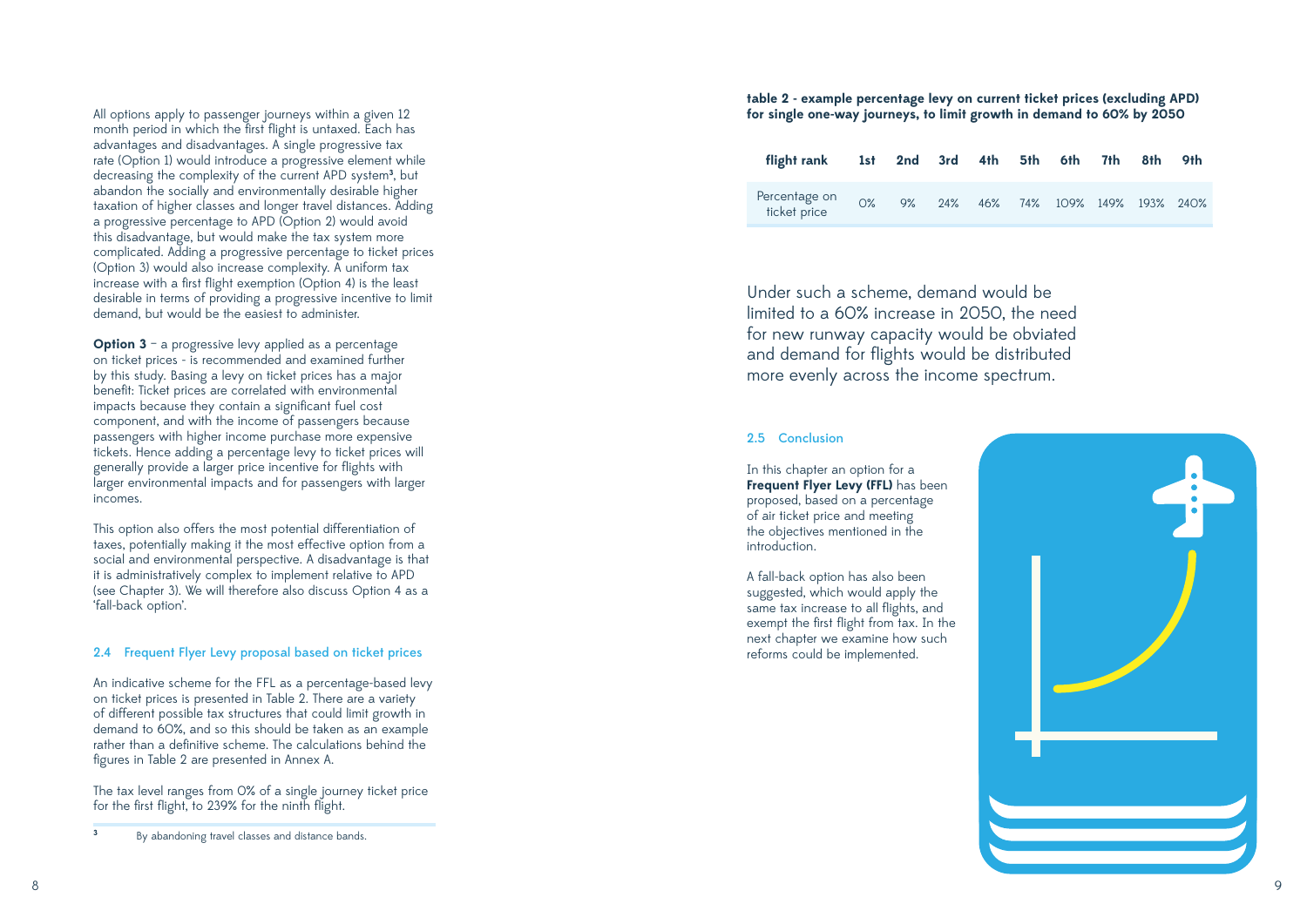lowest class of travel, persons carried free of charge under a statutory obligation and passengers on connecting flights. From 1st May 2016, passengers under the age of 16 years and flying in the lowest class of travel will also be exempt. Chargeable flights are fixed wing aircraft with an authorised take off weight of 5.7 tonnes or more, fuelled by Avtur.

Exemptions are emergency/public service flights, short pleasure flights, flights departing from the Scottish Highlands and Islands and NATO flights.

In the current APD system there are two important players in the process of collecting tax revenues:

**Airlines** are responsible for collecting tax revenues from passengers;

**HMRC** is responsible for collecting tax revenues from the airlines, overseeing the process, auditing and providing information to the airlines. If airlines have not declared tax correctly there may be an assessment for under-declared taxes and they are liable to penalties.

The FFL would use the same registration process as APD. Airlines operating chargeable aircraft used for the carriage of chargeable passengers from any UK airport, including Northern Ireland, will register for the tax and be required to provide notification of changes in registration details, keep records and accounts, submit returns and make tax payments.

#### 3.3 Database requirements

Because the FFL is progressive, implementation requires gathering additional information to make sure passengers are taxed correctly based on the number of flights they take.

The most straightforward way to meet this requirement is to create a database with information on the number of flights each passenger has taken. Passengers will be required to submit their passport numbers to airline companies before they purchase a ticket. Airline companies send the passport number to a central database operator that provides airlines with information on the number of flights the passenger has taken and the level of tax they should be charged. Once a ticket has been sold, airlines send a notification to the oper -

### <span id="page-5-0"></span>**3 implementation of the frequent flyer levy**

#### 3.1 Introduction

In this chapter we examine how the FFL could be implemented. Implementation should ensure the levy is collected by a logical and reliable body, seek to keep any administrative burden as low as possible, and ensure that immigrants and businesses are not unduly burdened. Further, reliable data must be available for tax purposes, there must be minimal opportunities for tax fraud, the requirements for gathering new data from passengers must be limited and information security must be guaranteed.

We propose that implementation of the FFL should adhere as closely as possible to the current processes and responsibilities of parties involved in the current APD. A short overview of the administration of the current APD is presented in section 3.2. In section 3.3, we present the additional steps that are required for transforming APD into a progressive FFL. In section 3.4, 3.5 and 3.6 we respectively discuss implications for airlines, international passengers, and business travellers and SME's. Section 3.7 concludes.

#### 3.2 Processes, responsibilities and definitions in the current APD

By adhering as closely as possible to the current processes of the APD, implementation of a FFL can be made the most cost-efficient, require relatively limited administrational and organisational changes, and make optimal use of the current infrastructure for collecting tax revenues.

We propose to adhere as closely as possible to the current definitions of the APD:

A chargeable passenger is anyone carried on a chargeable flight who is not covered by an exemption. Exempted passengers are flight crew, cabin attendants, persons escorting a passenger or goods, persons undertaking repair, maintenance, safety or security work or ensuring the hygienic preparation and handling of food and drink, children below the age of 2 years who are not allocated a separate seat, children below the age of 12 years and in the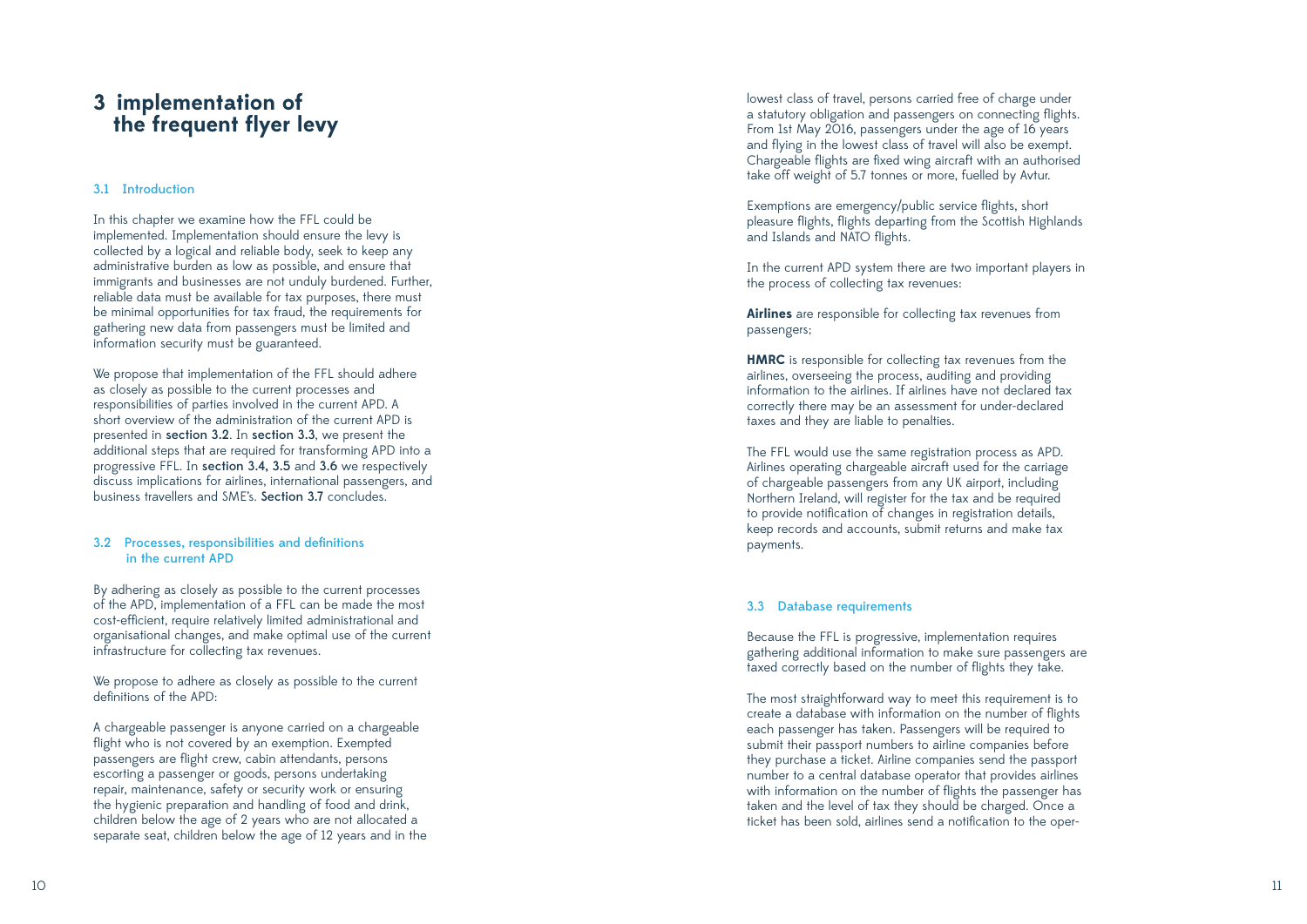already submit to HMRC market sensitive information such as flight coupons, passenger numbers and certificates. This data will be required to audit the FFL and make sure that taxes are collected properly, so having HMRC administer the scheme removes the need for sharing this data with a third party to enable successful auditing.

Passports and passport numbers are replaced every 10 years in the UK, and more frequently in some countries – see Figure  $1 -$  so the database will need to keep records



Maintaining a database on the number of flights taken could prove complicated. UK citizens are not obliged to have a passport or identity card, and may fly domestically by submitting driving licence numbers, and so the database will also need to contain driving licence numbers.

of previous passport numbers and their replacements. This might prove complicated for international passengers.

#### **figure 1 - validity period of passports**  source: timatic database

However, even if a record of international passengers were not available, the number of passengers benefiting from this limitation of the system would be relatively low.

ator of the database, confirming that the submission of the passport number by the passenger resulted in a payment and a flight.

An important requirement is that the system is able to verify passport numbers and make sure that they are valid and current. This audit could be carried out by airlines during check-in or boarding, by comparing the submitted numbers with the passenger's official document - passport or driving licence. This procedure would be similar to current procedures for verifying the age exemptions of the APD (see section 2.2). The verification of passport numbers is already common practice, as airlines are obliged under many foreign laws to verify that passengers have submitted correct travel documents, and airlines can receive penalties by foreign authorities if travel documents are incorrect. **4** In case of fraud, airline companies could send the correct passport numbers to the central database.

### **Gathering passport numbers during payment of tickets?**

An alternative option is to gather information on passport numbers and flight frequency during payment for airline tickets. This implies that the tax would be collected separate ly after the payment of tickets. Disadvantages of this ap proach are that additional transactions and transaction costs will be required. Because the tax would not be included in the ticket price, passengers could also be less aware of the tax costs in their purchase, reducing the tax incentive limit ing growth in demand. Because of these disadvantages we recommend that passport numbers are collected before the purchase of tickets and not at the stage of the actual transaction.

Given the current roles and responsibilities for collecting APD, HMRC seems to be the most logical body for maintaining the database and gathering information on passport numbers and flight frequencies. HMRC is already equipped for managing sensitive information, and airlines

**<sup>4</sup>** Source: Interview Ian Barry, HMRC, June 5th 2015.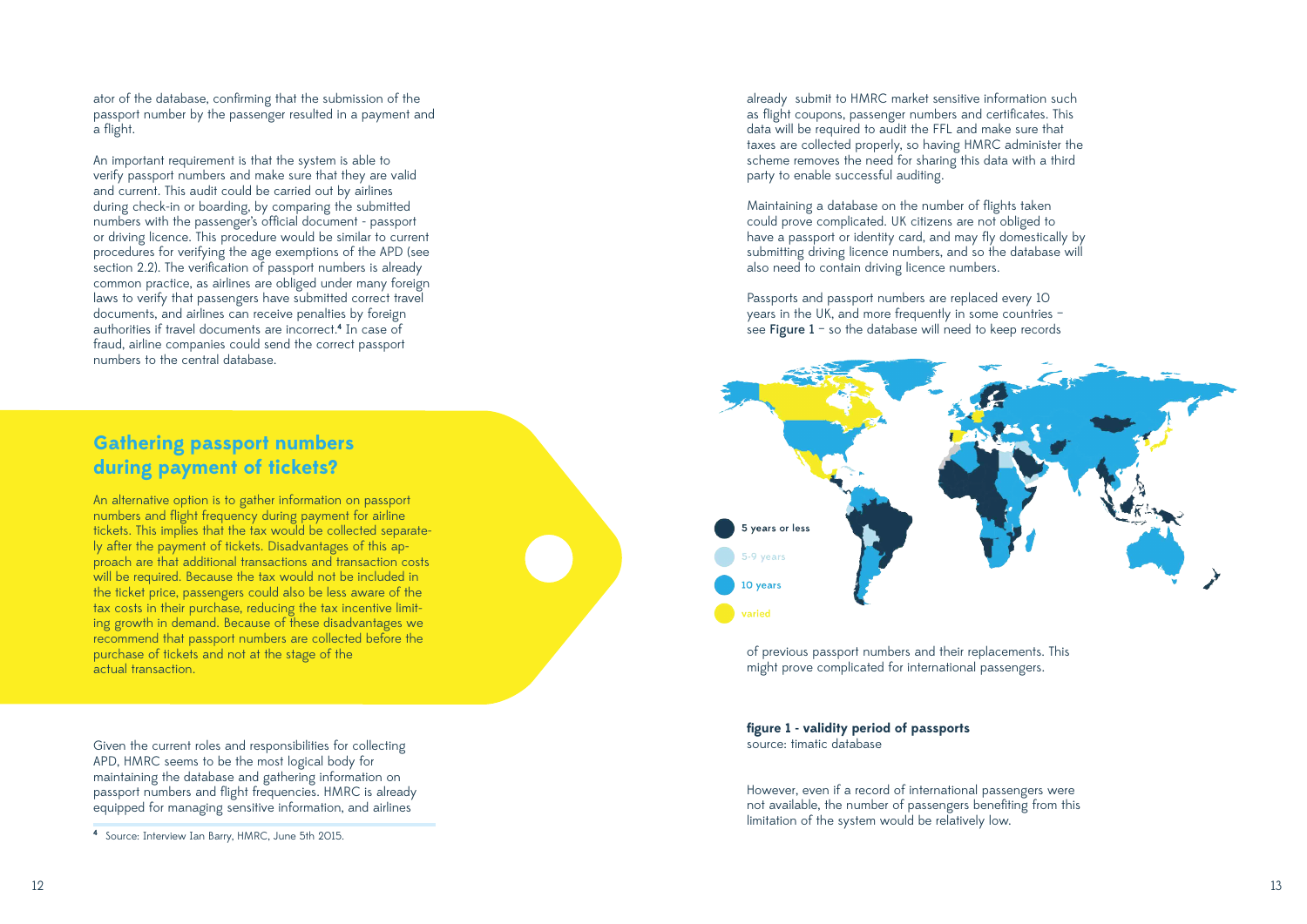However, they will no longer be required to keep records of the total number of passengers carried at reduced, standard or higher rate for each destination band.

<span id="page-7-0"></span>The most recent Civil Aviation Authority Passenger survey report (CAA, 2014) shows that approximately 32% of the air passengers terminating in the UK are foreigners. Assuming these passengers replace their passports every 5 to 10 years, just 3% to 6% **<sup>5</sup>** of all passengers might potentially benefit from the database containing no flight history for their renewed passport number.

This figure is also likely to be an overestimate, as overseas residents would not benefit from the renewal unless they are making multiple trips to the UK each year.

On the other hand, the system may be open to abuse, with international passengers strategically renewing their passports to avoid paying the FFL. For example, in the Netherlands passports can be renewed at any time and as frequently as required, providing the previous passport is handed in and at a cost of £48. With an average ticket price of £ 161 and the indicative scheme described in Table 2, such a strategy would be profitable from the fourth flight onwards. Additional research would be required to determine the impacts of this potential limitation.

For the fall-back option presented in section 2.3, a more simple implementation would be possible. Under this option passengers could submit a declaration to HMRC that they did not book a flight in the previous calendar year, referencing their passport or driving licence number. In response to the submission, passengers could be issued with a code that could be submitted to airlines in the booking process, exempting them from the levy.

rns made to CAA and airport authorities relating to number of flights operated or number of pas -

d sheets, passenger manifests

manifests

airworthiness

 $\sigma$  to any contractual arrangement for or chartering of aircraft by or to yourself

'Time-saver Chequebook' type tickets

Under this option, there are no requirements for maintaining a database with the number of flights for each passenger. Tax authorities would issue only one code to each passenger in each year, and there would be no loophole in terms of passport renewals.

#### 3.4 Implications for airlines

For airlines, a progressive FFL will add some complexity to the collection of tax revenues. The current information HMRC requires from airlines is presented in Table 3:

Airlines will need to collect additional information on the number of flights taken by passengers, and keep records of ticket prices to make a calculation of the FFL due.

#### **table 3 - information required for APD** (not comprehensive)

#### **category information required**

of passengers carried and calculation

ssengers carried at reduced, standard ach destination band

gers not chargeable

Ity due at each rate, total amount of unt, date and payment method (credit it, cheque) of any duty paid

prove passengers are not chargeable

| category         | in                                                               |  |  |
|------------------|------------------------------------------------------------------|--|--|
| APD account      | Monthly summary<br>of APD due                                    |  |  |
| Passengers       | Total number of pa<br>or higher rate for e                       |  |  |
|                  | Number of passeng                                                |  |  |
| Duty declaration | Total amount of du<br>duty due and amor<br>transfer, direct debi |  |  |
|                  | All documents that<br>for any reason                             |  |  |
|                  | Copies of any retui<br>relating to number<br>sengers carried     |  |  |
|                  | Voyage reports, loa                                              |  |  |
| Other records    | Flight interruption r                                            |  |  |
|                  | CAA certificate of a                                             |  |  |
|                  | Documents relating<br>the leasing, hiring o                      |  |  |
|                  | Invoices relating to                                             |  |  |
|                  | Flight coupons                                                   |  |  |
|                  |                                                                  |  |  |

source: HMRC

**<sup>5</sup>** 32% divided by 5 and 10 years results in a 3% to 6% range (rounded).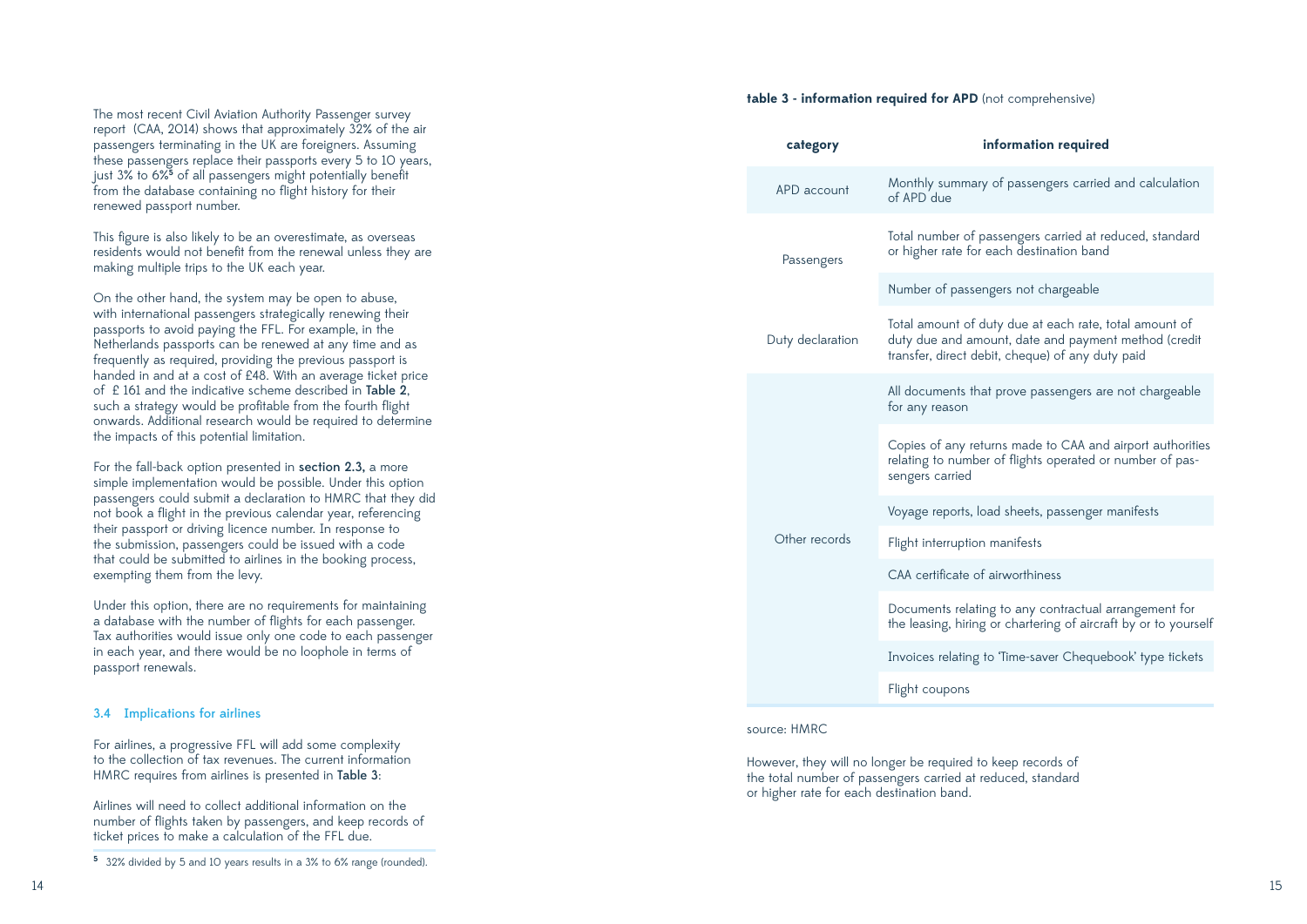deduct a certain percentage of ticket prices from corporation taxes.

An alternative option might be to introduce a system in which companies instead of passengers are taken as the central entity for levying business flights. In such a system, instead of calculating the levy individually on the basis of a single employee's flights, the flights of the company's employees are summed in order to determine an overall levy. This system could be designed to minimise negative impacts on SMEs, but further research is required for exploring such options in more detail.

#### 3.7 Conclusion

In this chapter the practical implementation of a FFL has been discussed. We recommend aligning the system as closely as possible to the current definitions, roles and responsibilities for administering the APD.

For adding a progressive element, the key change required is a central database to record passport numbers and flight frequencies, preferably including international passengers, although it is not strictly necessary. HMRC seems to be the most logical body to manage the database and collect the necessary information. In addition, airlines will need to capture passport numbers during the ticket sale process rather than simply prior to boarding as happens under current arrangements.

There will be implications for airlines, international passengers, business travellers and SMEs. Most passengers will benefit from the reform, while good implementation and supporting policies could mitigate any negative impacts. More detailed work is needed on treatment of business travel under a FFL, and on compliance with European Regulation on common rules for the operation of air services. Beyond these outstanding questions, we judge that there are no major practical obstacles to implementation of a FFL.

<span id="page-8-0"></span>For the fall-back option, airlines would need to keep a record of documents that prove that passengers have submitted a declaration to HMRC that they did not book a flight in the calendar year. As airlines already have to keep records of passengers that are not chargeable for any reason, this would be a relatively small change to the current regime.

#### **Possible conflicts with Regulation (EC) No 1008/2008**

The FFL may potentially conflict with the European Regulation on common rules for the operation of air services (EC 2008). This states in article 23 that "air fares available to the public include the applicable air fare or air rate as well as all applicable taxes, and charges, surcharges and fees which are unavoidable and foreseeable at the time of publication." Under the FFL, airlines would not be able to include all taxes in advertisements, as the total amount of tax is calculated on a case-by-case basis and is not known in advance of ticket purchase. A more in-depth assessment is required to determine to what extent a FFL might conflict with this regulation, although it is unlikely to be a major issue. **6**

#### 3.5 Implications for (international) passengers

Passport numbers currently have to be provided as part of check in, but a progressive tax implies passport numbers will be submitted before buying a ticket, requiring a small change in the purchase process.

In case of the fall-back option the process would be more complex for passengers, who would be required to submit a declaration and enter a code before purchasing a ticket. This would require a clear system that provides sufficient information to facilitate the process.

#### 3.6 Implications for business travellers and Small and Medium Enterprises

The FFL may impact business travellers and SME's, particularly those that have no good alternatives to taking flights. Recycling increased tax revenues from a FFL to companies that are disproportionally impacted could mitigate some of these effects, perhaps by allowing candidates to

there are **no major practical obstacles** to implementation of a **frequent flyer levy**

**<sup>6</sup>** Source: M. Sistermans. Policy officer aviation Dutch Ministry of Transport.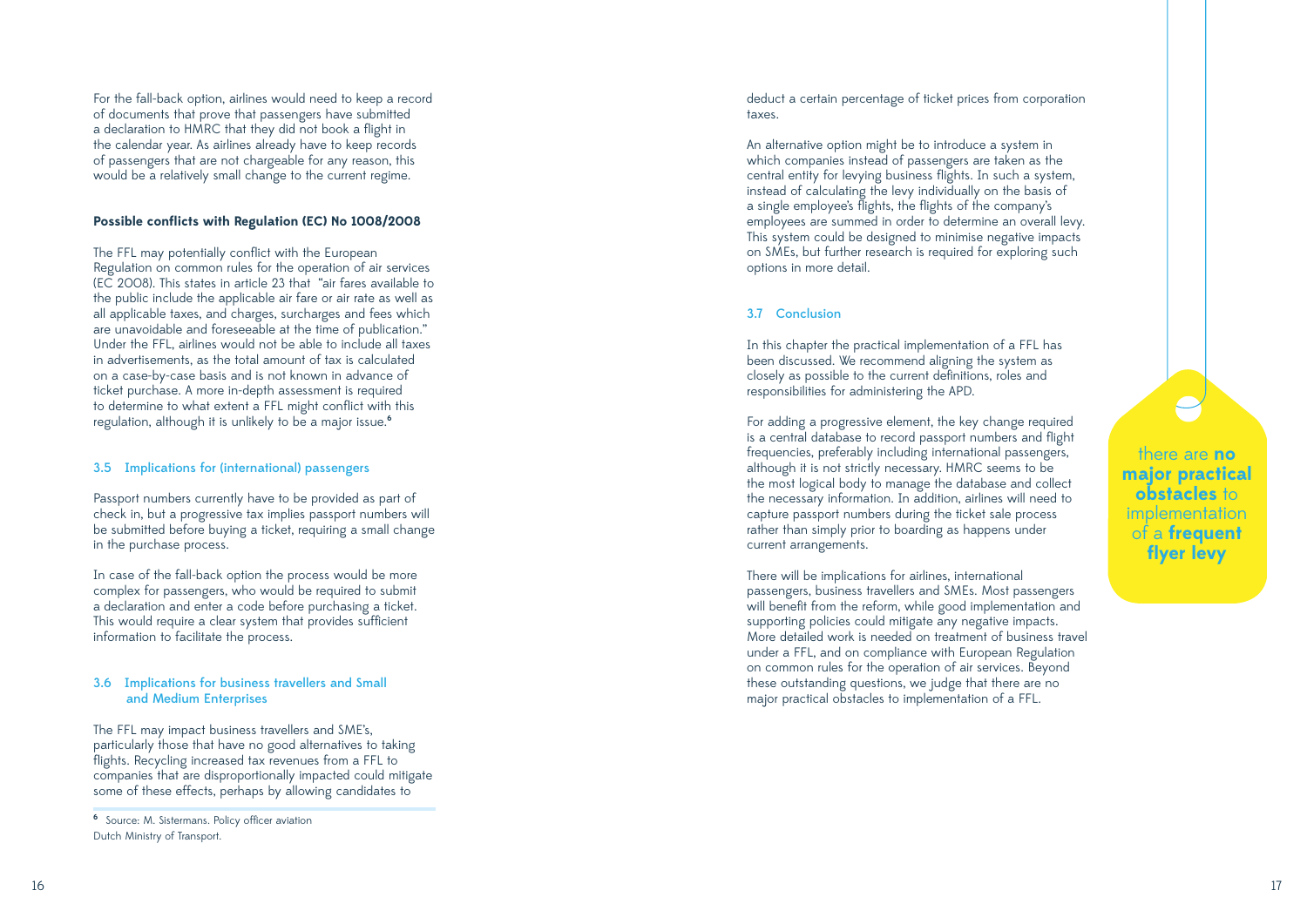#### **ANNEX A**

The calculation of the required percentages of ticket prices is based on NEF (2014). An indicative scheme of a FFL has been calculated in this study to limit demand to a 60% increase in 2050. The scheme is presented in Table 4. For the details of this calculation we refer to NEF (2014).

## **calculation of percentages and robustness of results**

The required percentage of ticket price has been calculated based on this scheme. In DFT (2013) average ticket prices are presented, coming to approximately £160 excluding APD. This price remains fairly constant between 2015 and 2050. The required percentage has been calculated by dividing the numbers in Table 4 by this amount.

The presented figures are indicative, and meant to provide insight in the order of magnitude of percentages. They should not be interpreted as definitive figures. The most important reasons to not do so:

There are multiple possible combinations that could limit demand growth to 60% in 2050; the scheme presented is only one such option.

Public experiences of and attitudes towards air travel: 2014. Retrieved from [https://](https://www.gov.uk/government/statistics/public-experiences-of-and-attitudes-towards-air-travel-2014) [www.gov.uk/government/statistics/public-experiences-of-and-attitudes-towards-air-travel-2014](https://www.gov.uk/government/statistics/public-experiences-of-and-attitudes-towards-air-travel-2014)

> Calculations in NEF (2014) of the single progressive tax rate are based on assumptions on elasticity of demand that depend on flight rank and household income. Indicative figures have been used which the authors state are somewhat arbitrary. If no differentiation is applied and a uniform elasticity of demand of -0.6 for all flights and income groups is assumed, the results do not differ significantly: demand increases by 57.4% instead of 59.7%. However, the absence of specific elasticity figures for flight rank and income group creates some uncertainty in the results.

### <span id="page-9-0"></span>**4 literature**

#### CAA (2014)

CAA Passenger Survey Report 2013. A survey of passengers at Aberdeen, Birmingham, East Midlands, Edinburgh, Gatwick, Glasgow, Heathrow, Inverness, London City, Luton, Manchester, Newcastle and Stansted Airports. Civil Aviation Authority.

#### Committee on Climate Change (2013)

Factsheet: Aviation. Retrieved from [http://www.theccc.org.uk/wp-content/](http://www.theccc.org.uk/wp-content/uploads/2013/04/Aviation-factsheet.pdf) [uploads/2013/04/Aviation-factsheet.pdf](http://www.theccc.org.uk/wp-content/uploads/2013/04/Aviation-factsheet.pdf) Committee on Climate Change (2015). Letter in response to consultation on increasing the UK's long-term aviation capacity. 3rd February 2015

#### Department for Transport (2013)

UK Aviation Forecasts. Retrieved from [https://www.gov.uk/government/uploads/system/](https://www.gov.uk/government/uploads/system/uploads/attachment_data/file/223839/aviation-forecasts.pdf) [uploads/attachment\\_data/file/223839/aviation-forecasts.pdf](https://www.gov.uk/government/uploads/system/uploads/attachment_data/file/223839/aviation-forecasts.pdf), p66

#### Department for Transport (2014)

#### EC (2008)

REGULATION (EC) No 1008/2008 OF THE EUROPEAN PARLIAMENT AND OF THE COUNCIL of 24 September 2008 on common rules for the operation of air services in the Community (Recast).

#### National Travel Survey (2014)

Published:30 July 2013Updated:29 July 2014 [https://www.gov.uk/government/statistical](https://www.gov.uk/government/statistical-data-sets/nts03-modal-comparisons)[data-sets/nts03-modal-comparisons](https://www.gov.uk/government/statistical-data-sets/nts03-modal-comparisons)

#### NEF (2014)

Managing aviation passenger demand with a Frequent Flyer Levy. S. Devlin, S. Bernick, New Economics Foundation, 2014.

#### **table 4 - example of a single progressive tax rate to limit demand under 60% (£)**

| flight rank 1st 2nd 3rd 4th |    |     |                                                                                                                |     | 5th  | 6th a | 7th  | 8th  | 9th  |
|-----------------------------|----|-----|----------------------------------------------------------------------------------------------------------------|-----|------|-------|------|------|------|
| Tax rate                    | £O | £14 | £39 and the set of the set of the set of the set of the set of the set of the set of the set of the set of the | £74 | £119 | £174  | £239 | £309 | £384 |

source: NEF (2014)

#### **table 5 - required percentages on current one ticket prices for single one-way journeys excluding APD**

| flight rank                                           | 1st | 2nd 3rd | 4th | 5th 5 | 6th a | 7th | 8th    | 9th  |
|-------------------------------------------------------|-----|---------|-----|-------|-------|-----|--------|------|
| Percentage on current APD 0% 9% 24% 46% 74% 109% 149% |     |         |     |       |       |     | - 193% | 240% |

source: author's calculation